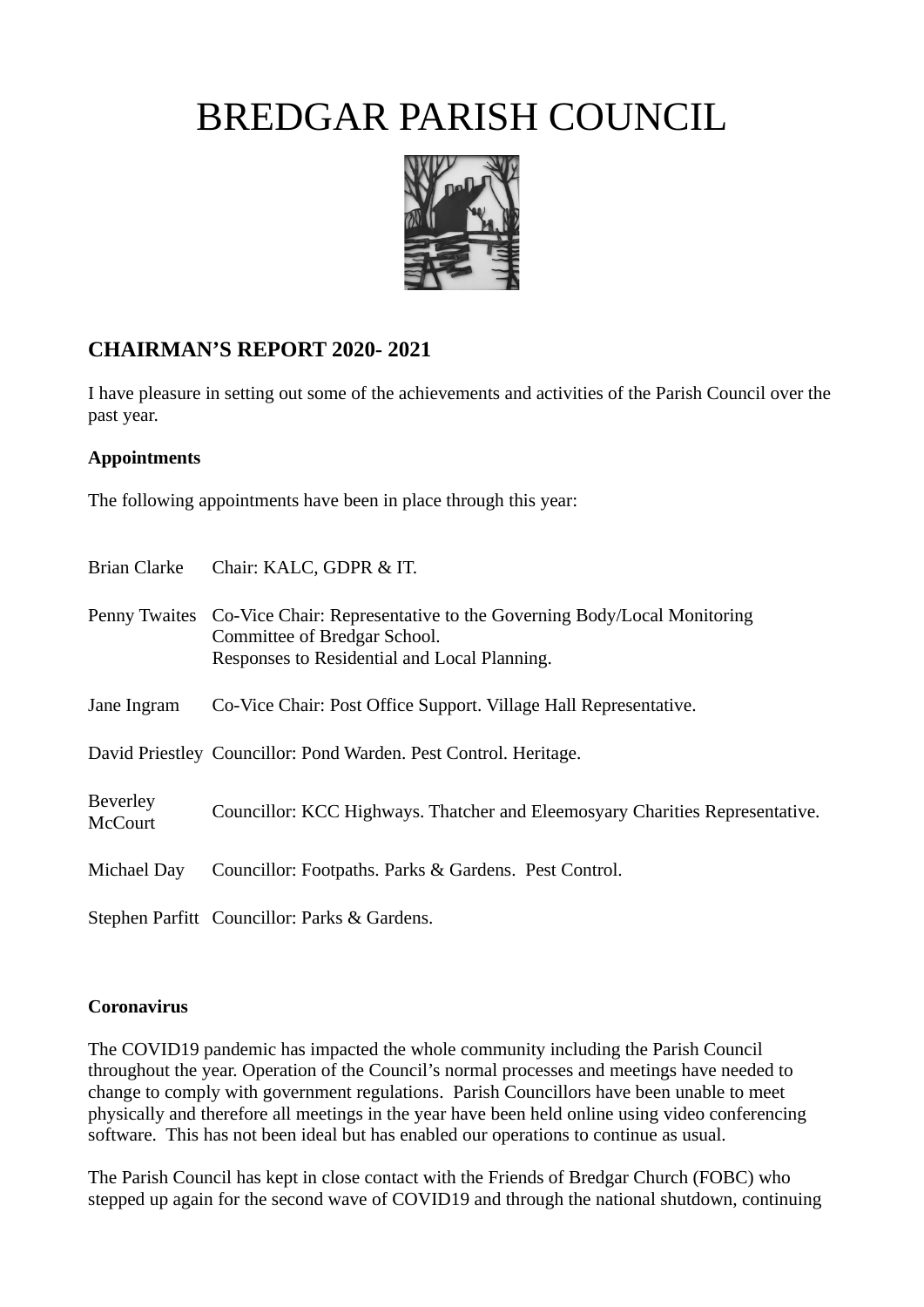

to provide support for vulnerable residents in the village. The Parish Council, on behalf of all parishioners, would like to thank and commend FOBC for their actions. They have been an important support at a most difficult time, for our most vulnerable residents.

Regretfully, due to the COVID19 lock-down we were unable to perform our annual Service of Remembrance at the war memorial. The Parish Council worked closely with The Benefice of Tunstall and Bredgar to remember Bredgar's fallen in the Church services, and the Chair of the Parish Council laid a wreath on the war memorial on behalf of all parishioners in remembrance of those who have sacrificed themselves in the cause of freedom. The laying of the wreath was photographed and reported as a News item on the Parish Council website.

#### **Finance**

In recognition of the difficulties that some parishioners may have experienced this year, due to the difficult economic situation caused by the ongoing COVID 19 pandemic, the Parish Council did not increase the precept for the financial year 2021/22.

Due to our ownership and management of the cemetery the Parish Council were eligible to claim for a government business grant of £10,000. This grant is being used to fund project work within the village and wherever possible to engage local businesses.

#### **Planning**

Councillors have reviewed planning applications and submitted comments diligently during the year, working hard to give balanced and relevant views. In addition to responding to standard planning applications, we have submitted a response supporting the Regulation 19 consultation for the Draft Local Plan, responded to the Environmental Impact Assessment Scoping Report for the Highsted Park proposal, performed a hedgerows survey, in response to an SBC request, and responded to a Kent Science Park application for a new manufacturing development that expands outside the existing boundary.

SBC Planning Enforcement have been regularly asked for updates on the progress of the clearing of sites in Blind Mary's Lane and it appears that progress will be made shortly.

The council remains a member of the 5 Parishes Group, which meets several times a year to discuss issues that are common between the Parishes of Bredgar, Rodmersham Green, Tunstall, Milstead and Bapchild.

We have engaged a Landscape Consultant to produce a Landscape Assessment Report. Once completed it will be used as guidance and evidence when the Parish Council considers future planning application impacting the Parish.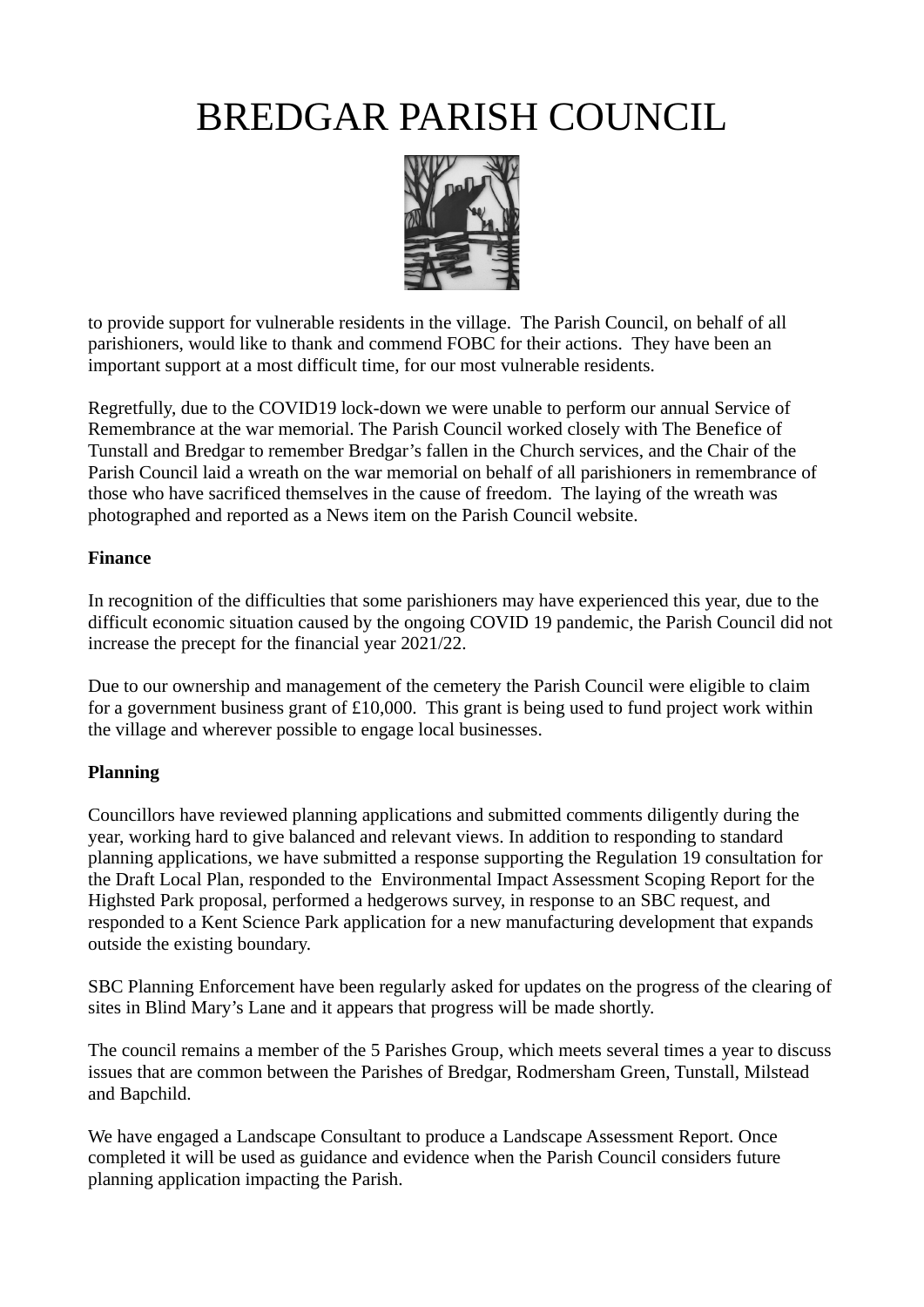

### **Projects**

The main project work for the Parish Council over the last year has been to improve the cemetery. A number of self sown trees, that were causing damage to the fencing or dying back have been removed. The undergrowth around the north and west boundaries has been cut back and several tonnes of unwanted grave spoil removed. The project continues with replacement fencing being manufactured for some sections along the boundary with Wrens Road. This is expected to be installed in the summer.

Play equipment in the recreation ground was repainted and some safety repairs completed.

Our long running lobbying for further improvements to broadband in the village was rewarded this year. In January 2021 the Swanton Street fibre broadband upgrade became available for use by most properties there. Bredgar now has FTTP (Fibre to the Premise) in Swanton Street, the top end of Silver Street, Deans Hill Road and Primrose Lane north of the M2. The main village has FTTC (Fibre to the Cabinet) as installed previously. FTTP provides 300 mbps or greater and most properties on FTTC achieve around 30mbps, a great improvement over the speeds previously attained. Most properties in the parish now have Superfast and some have Ultrafast broadband.

#### **Maintenance of the Village**

Grass cutting (soft landscaping) and maintenance of border areas continue to be one of our main costs and core services. A gardener provides regular weeding and maintenance in border areas and Jubilee Garden. The war memorial flower tubs have been looking splendid and well maintained for us voluntarily by one of our parishioners.

Fly tipping has significantly increased in the parish over the last year. The Parish Council has been very active with the support of many residents in reporting and having the fly tipping removed. The response time for clean up is often longer than preferable as it is dependent on the material dumped or who is the responsible party. Unfortunately this appears to be a problem that shows no sign of reducing and that repeats regularly in a number of locations across the parish. KCC and Kent Police have been taking the matter much more seriously and have had some success in identifying fly tippers leading to charges and vehicle confiscations. Parishioners can assist by observing any suspicious activities and reporting information through the Neighbourhood Watch scheme or our PCSO.

After having to delay the event in April due to COVID19 we successfully held our Bredgar September Clean - Litter Pick. Over 25 people volunteered their time and worked extremely hard to